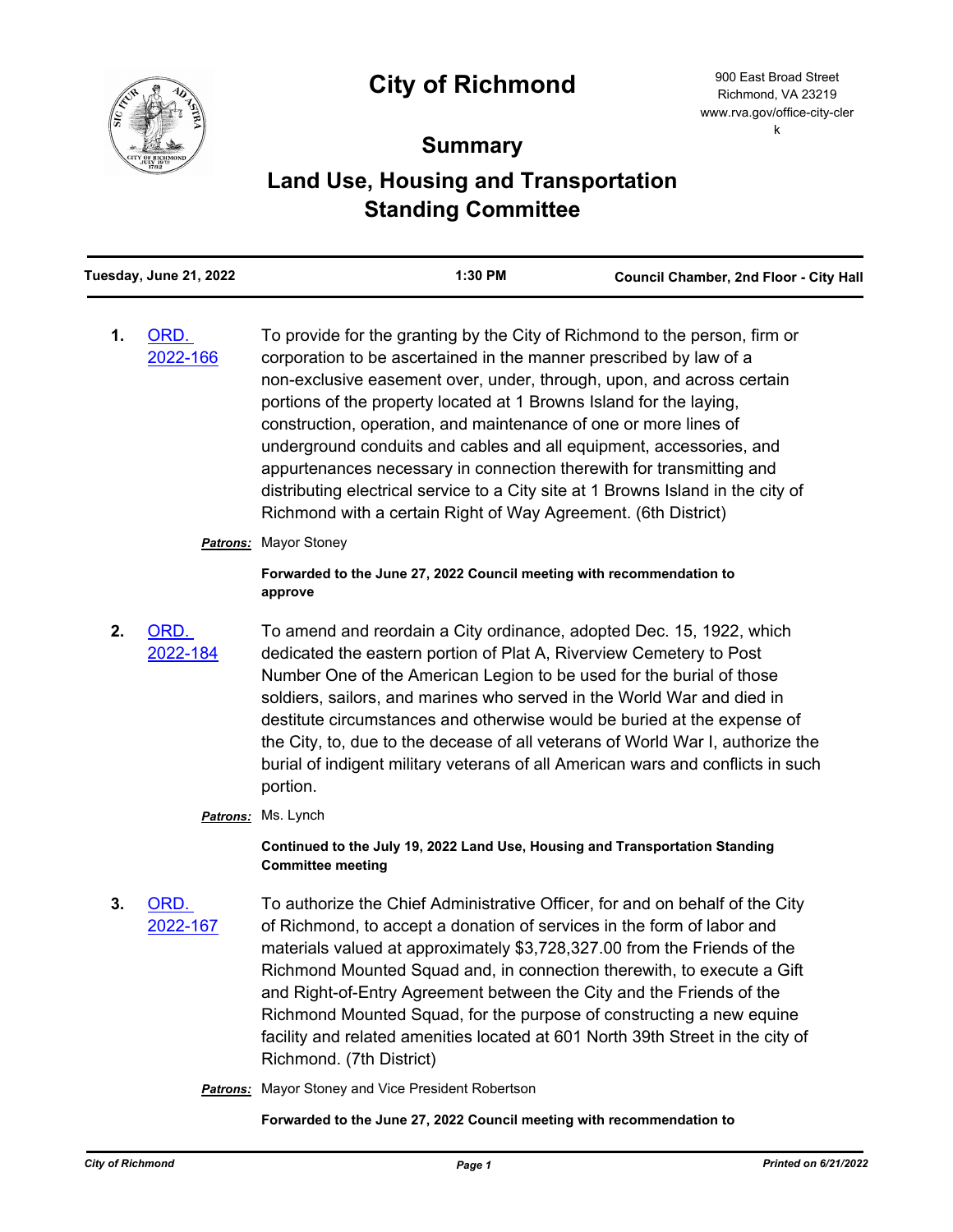**4.** RES.

**5.** RES.

**6.** ORD.

**7.** 

**8.** ORD.

**9.** RES.

|                   | approve                                                                                                                                                                                                                                                                                                                                                                                                                     |
|-------------------|-----------------------------------------------------------------------------------------------------------------------------------------------------------------------------------------------------------------------------------------------------------------------------------------------------------------------------------------------------------------------------------------------------------------------------|
| RES.<br>2022-R033 | To direct the City Planning Commission to prepare, submit to public<br>hearing, and consider an amendment making certain changes to the<br>Master Plan.                                                                                                                                                                                                                                                                     |
|                   | Patrons: Ms. Lynch                                                                                                                                                                                                                                                                                                                                                                                                          |
|                   | Forwarded to the June 27, 2022 Council meeting with no recommendation                                                                                                                                                                                                                                                                                                                                                       |
| RES.<br>2022-R034 | To modify the decision of the Commission of Architectural Review partially<br>approving with conditions a certificate of appropriateness to replace<br>windows at 2323 Venable Street by fully approving such application and<br>removing all conditions to such approval. (7th District)                                                                                                                                   |
|                   | Patrons: President Newbille                                                                                                                                                                                                                                                                                                                                                                                                 |
|                   | Forwarded to the June 27, 2022 Council meeting with recommendation to<br>approve                                                                                                                                                                                                                                                                                                                                            |
| ORD.<br>2022-181  | To authorize the Chief Administrative Officer, for and on behalf of the City<br>of Richmond, to execute a Deed of Quitclaim of Utility Easement between<br>the City of Richmond and Roane Street LLC for the purpose of vacating by<br>quitclaim deed the City's ten-foot sewer and surface flow easement on the<br>property known as 2021 Roane Street, for nominal consideration, to Roane<br>Street, LLC. (3rd District) |
|                   | <b>Patrons:</b> Mayor Stoney                                                                                                                                                                                                                                                                                                                                                                                                |
|                   | Forwarded to the June 27, 2022 Council meeting with recommendation to<br>approve                                                                                                                                                                                                                                                                                                                                            |
| ORD.<br>2022-182  | To designate the 1100 block of Randolph Street in honor of Charles Jones,<br>Jr., and Charles Jones, III.                                                                                                                                                                                                                                                                                                                   |
|                   | Patrons: Ms. Lynch, Mr. Jones, Mr. Addison and Vice President Robertson                                                                                                                                                                                                                                                                                                                                                     |
|                   | Forwarded to the June 27, 2022 Council meeting with recommendation to<br>approve                                                                                                                                                                                                                                                                                                                                            |
| ORD.<br>2022-183  | To designate the 1700 block of Blair Street in honor of Cora Jean<br>Dickerson.                                                                                                                                                                                                                                                                                                                                             |
|                   | Patrons: Ms. Lynch, Vice President Robertson, Mr. Addison and Mr. Jones                                                                                                                                                                                                                                                                                                                                                     |
|                   | Forwarded to the June 27, 2022 Council meeting with recommendation to<br>approve                                                                                                                                                                                                                                                                                                                                            |
| RES.<br>2022-R041 | To express the City Council's support for the City's participation in the<br>United States Department of Transportation's Safe Streets and Roads For<br>All (SS4A) Grant Program to provide funding for the implementation of<br>Vision Zero traffic safety program activities to achieve the goal of zero<br>deaths and serious injuries on the streets of the city of Richmond.                                           |